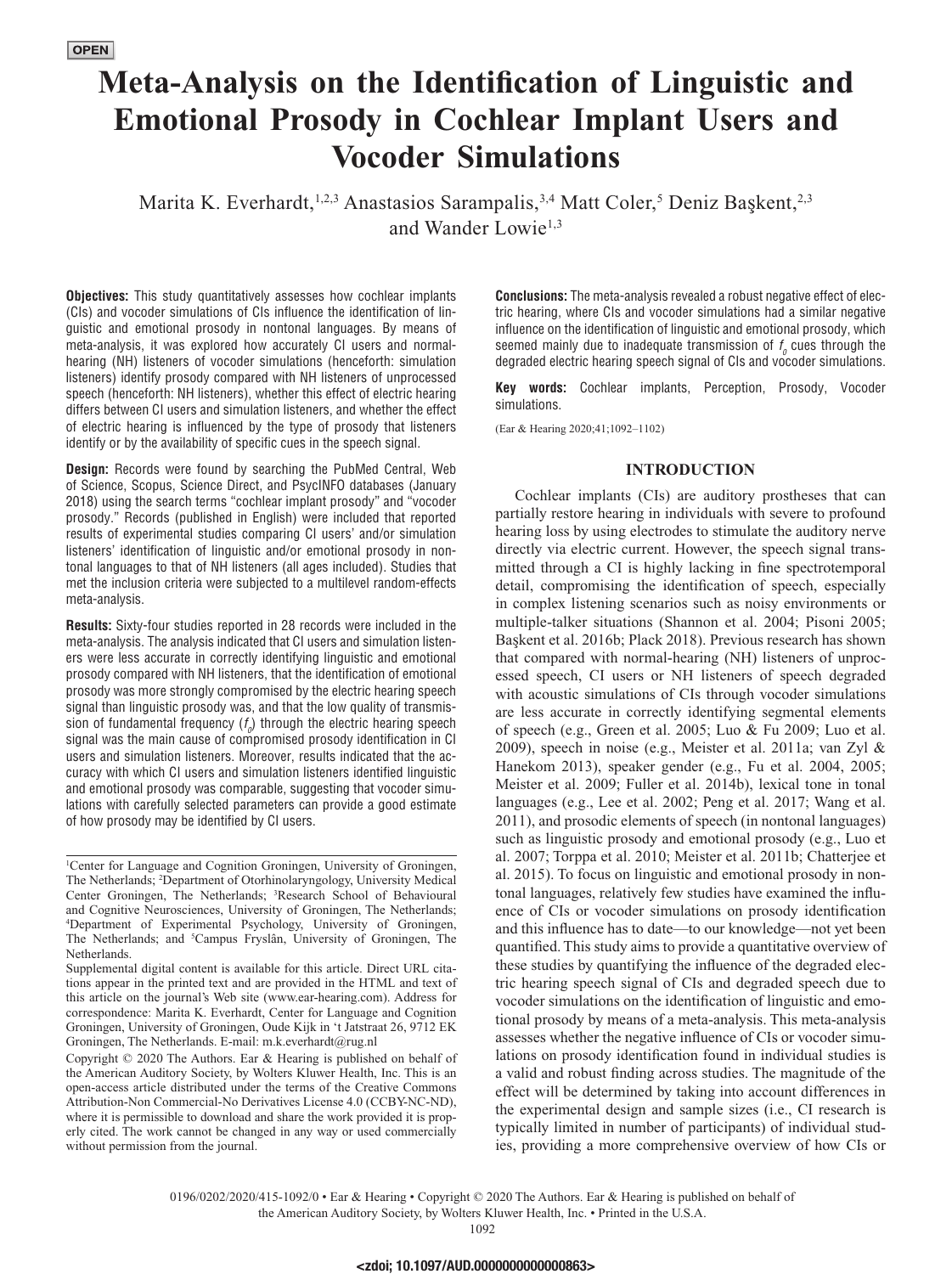vocoder simulations influence the identification of prosody than would be possible in individual studies.

Prosody forms an important part of spoken language. The focus in this study is on two forms of prosody, namely linguistic prosody and emotional prosody in nontonal languages. Linguistic prosody conveys information on the syntactic and semantic properties of speech and contributes to a listener's ability to identify boundaries between syllables and words, as well as affecting the identification of sentences influenced by for instance stress or sentence type. Emotional prosody conveys information on the emotional state of a speaker and contributes to a listener's ability to identify this emotion (note that this can also be achieved through nonauditory cues such as facial expressions (e.g., Most & Aviner 2009; Chatterjee et al. 2015; Fengler et al. 2017), yet that is beyond the scope of the present study as the focus here is on auditory-only studies). These two forms of prosody utilize a common set of acoustic cues—most prominently fundamental frequency  $(f_0)$ , intensity, and duration, but also voice quality and utterance-wide variation in formant spacing—and listeners are able to draw on these cues when identifying the information conveyed by the different forms of prosody (Gussenhoven 2004; Raithel & Hielscher-Fastabend 2004; Ladd 2008; Ladefoged & Johnson 2010; Belyk & Brown 2014; Goedemans et al. 2018). Deficits in the ability to identify prosody—due to for instance inadequate access to acoustic cues—could have serious consequences for social development and social interactions or for speech categorization and language acquisition (e.g., Raithel & Hielscher-Fastabend 2004; Geers et al. 2013; Belyk & Brown 2014; Chatterjee et al. 2015). Compared with NH listeners of unprocessed speech (henceforth: NH listeners), CI users are at a disadvantage in their ability to identify prosody due to inadequate access to some of these cues (note that this study focuses on  $f_{\rho}$ , intensity, and duration only). That is, where NH listeners are able to use  $f_0$  decoded by either temporal or place cues, these cues are degraded in the electric hearing signal of CIs (Shannon et al. 2004; Pisoni 2005; Başkent et al. 2016b; Plack 2018). As a result, CI users show reduced ability in prosody identification when it heavily relies on  $f_{\theta}$ . Similarly, though to a lesser extent, CI users also show reduced ability in prosody identification when it heavily relies on intensity (Shannon 2002; Moore 2003; Drennan & Rubinstein 2008; Meister et al. 2011b). At the same time, CI users show an ability comparable to that of NH listeners when identification heavily relies on duration (Shannon 2002; Drennan & Rubinstein 2008; Meister et al. 2011b).

A recent study by van de Velde et al. (2015) was the first and to our knowledge only—study that directly compared cueweightings for the identification of linguistic prosody and for the identification of emotional prosody in electric hearing [(also reported in the dissertation of van de Velde (2017)]. The results of the study showed that listeners apply different cue-weighting strategies when identifying emotional prosody than when identifying linguistic prosody; a benefit of one cue over the other was found for emotional but not for linguistic prosody. These cue-weighting strategies for each form of prosody were found to be the same for both the NH listeners of vocoder simulations (henceforth: simulation listeners) and the NH listeners (i.e., control group) of the study. When identifying emotional prosody, both listener groups mainly relied on  $f_0$  differences  $(f_0)$  mean, standard deviation, and range were larger for happy stimuli than for sad stimuli), thus attaching the heaviest weight

to the cue  $f_0$ . When identifying linguistic prosody (i.e., focus at phrasal level), however, there was no significant difference in how heavily listeners relied on  $f_0$  differences compared with how heavily they relied on duration differences (focused words were longer than nonfocused words), thus attaching an equal amount of weight to these cues. Given these differences in cueweighting strategies between the different forms of prosody, the difference in quality of transmission of the various cues through the electric hearing speech signal may lead to differences in how accurately linguistic prosody compared with emotional prosody is identified by CI users or simulation listeners. Indeed, the study by van de Velde et al. (2015) has shown that the simulation listeners were less accurate in correctly identifying emotional prosody than in correctly identifying linguistic prosody; they attached the heaviest weight to  $f_{\theta}$  when identifying emotional prosody yet  $f_0$  (decoded by either temporal or place cues) is degraded in the electric hearing signal (Shannon 2002; Moore 2003; Drennan & Rubinstein 2008; Meister et al. 2011b). This suggests that when CI users or simulation listeners do not adjust their cue-weighting strategies to accommodate the degradation of  $f_{\theta}$  in the signal by attaching more weight to cues that are not degraded (e.g., duration; sad stimuli were longer than happy stimuli)—similar trade-off relationships have been observed in previous research (e.g., Peng et al. 2012)—they identify emotional prosody less accurately than linguistic prosody.

Furthermore, accommodation to low-quality transmission of cues may differ between CI users and simulation listeners, as the identification of the information conveyed through the electric hearing speech signal is—in addition to the quality of the signal—also influenced by the perceptual and cognitive mechanisms of the listeners. CI users are, for instance, affected by physiological changes resulting from hearing loss, leading to differences in the functioning of the auditory and language processing systems between CI users and simulation listeners (Pisoni 2005; Başkent et al. 2016a,b; Wagner et al. 2019). That said, CI users have more experience with the electric hearing speech signal and may therefore be more accustomed to accommodating the low quality of transmission of certain cues compared with simulation listeners. Yet, CI-user studies and vocoder-simulation studies have revealed similar results for these groups with respect to the accuracy with which they identify prosody (van de Velde 2017), suggesting that despite the differences in functioning of the auditory and language processing systems between these groups and the differences in experience with the degraded signal, the accuracy of identification may be comparable. Vocoder simulations with carefully selected parameters thus seem to provide a good estimate of how prosody may be identified by CI users, with the caveat that they are not capable of revealing all details of underlying mechanism differences.

This article reports the results of a meta-analysis quantifying the influence of CIs and vocoder simulations on the identification of linguistic and emotional prosody in nontonal languages. The main objective of the analysis was to assess how the accuracy with which CI users and simulation listeners identify the information conveyed by the different forms of prosody compares to the accuracy with which NH listeners identify this information (hereafter: effect of electric hearing). It was predicted that CI users and simulation listeners are less accurate in correctly identifying linguistic and emotional prosody than NH listeners, presumably due to degradations in fine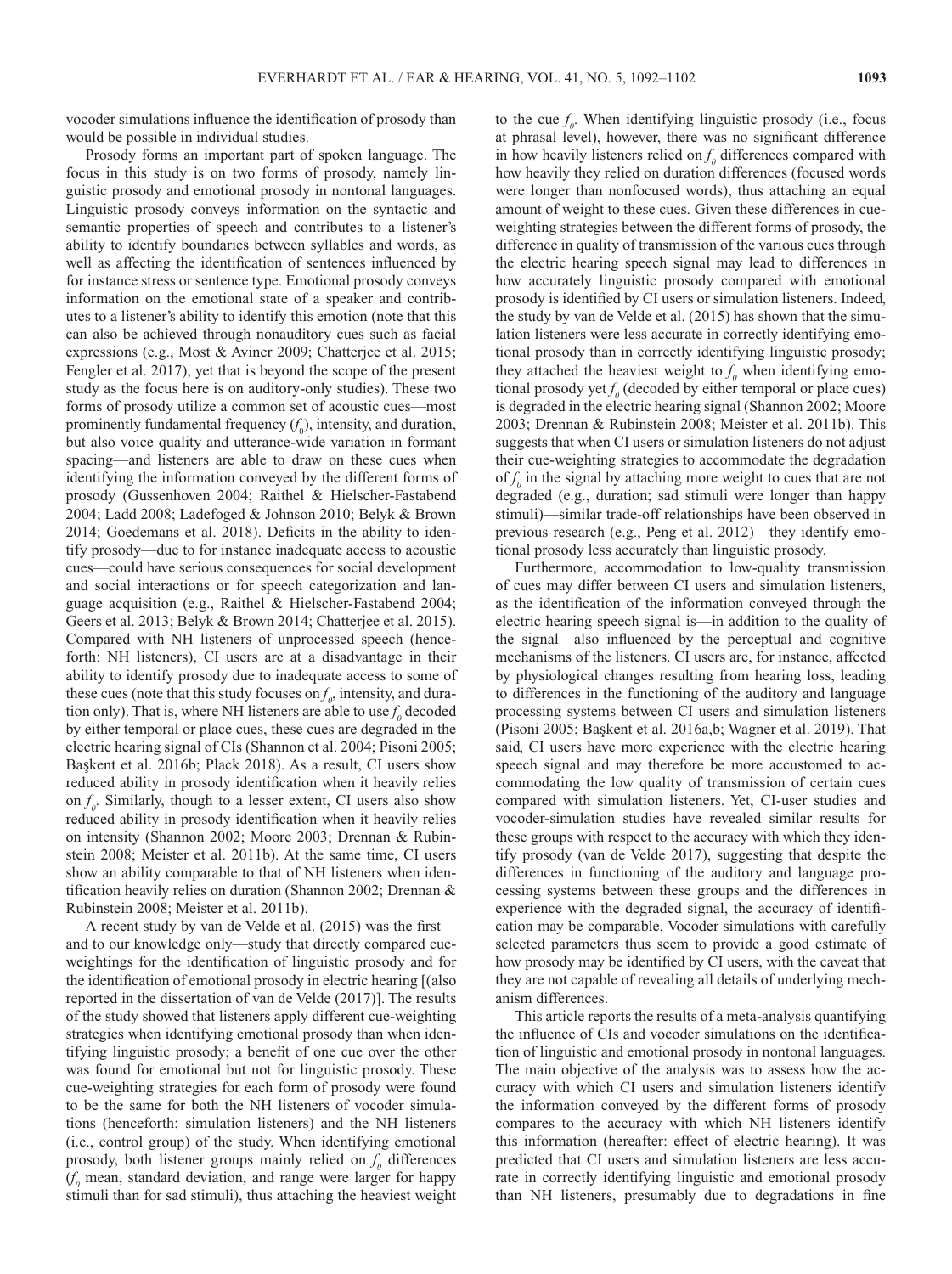spectrotemporal detail (Shannon 2002; Raithel & Hielscher-Fastabend 2004; Shannon et al. 2004; Pisoni 2005; Belyk & Brown 2014; Başkent et al. 2016b; Plack 2018). Moreover, quantitative evidence was sought in support of the methodological suitability of vocoder simulations in studies on the effect of electric hearing by investigating whether vocoder stimulations provide an adequate estimate of the influence of CIs on prosody identification. It was predicted that the effect of electric hearing does not differ between studies with CI user and studies with simulation listeners, which would suggest that—despite the differences in functioning of the auditory and language processing systems between these listener groups and the differences in experience with the degraded signal (Pisoni 2005; Başkent et al. 2016a,b; Wagner et al. 2019)—accuracy scores of simulation listeners for vocoder simulations with carefully selected parameters that are thought to provide an adequate estimation of CI hearing may still be a good model of accuracy scores of CI users. Additional objectives of the analysis were to assess whether the effect of electric hearing differs between linguistic and emotional prosody or between unmanipulated and manipulated stimuli, focusing on the availability of the acoustic cues  $f_{\theta}$ , intensity, and duration. It was predicted that, if the results found by van de Velde et al. (2015) are robust across prosody identification studies, the identification of emotional prosody is even more strongly compromised for the CI users and simulation listeners compared with NH listeners than the identification of linguistic prosody due to the heavy weight that is attached to  $f_{\theta}$ —the cue that is degraded in the electric hearing signal during the identification of emotional prosody (Moore 2003; Drennan & Rubinstein 2008; Meister et al. 2011b; van de Velde et al. 2015). Last, it was predicted that when prosody is signaled through  $f_0$  differences, CI users or simulation listeners are less accurate in correctly identifying prosody compared with NH listeners, whereas when it is not signaled through  $f_0$  differences (e.g., if  $f_0$  is normalized by flattening the  $f_0$  contour or by using a noninformative  $f_0$  contour), there will be no significant differences between these groups. This is due to the fact that  $f_0$ is degraded in the electric hearing signal, resulting in reduced ability in prosody identification when it is signaled through  $f_0$ . Yet, when prosody identification is signaled through cues that are not degraded in the electric hearing signal, identification accuracy will be comparable between CI users or simulations listeners and NH listeners.

# **MATERIALS AND METHODS**

# **Literature Search and Inclusion Criteria**

Figure 1 outlines the search and selection strategies used in the meta-analysis. Records were found by searching the electronic databases PubMed Central, Web of Science, Scopus, Science Direct, and PsycINFO (January 2018) using the search terms "cochlear implant prosody" (662 hits across all databases) and "vocoder prosody" (198 hits across all databases). After removal of duplicates and of announcements, conference abstracts, indices, reference lists, and other nonrelevant texts, the records were screened according to the following inclusion criteria, selecting only:

• Studies with CI users or simulation listeners. As the main objective of the meta-analysis was to investigate the effect of CIs and of vocoder simulations on prosody identification and not to investigate the effect of hearing impairment in itself or of hearing aids (HAs), studies with hearingimpaired individuals that do not use a CI were excluded. Studies that grouped CI and HA users were also excluded.

- • Studies on speech prosody, excluding studies on lexical tone, segmental elements of speech, and music prosody. Given the fact that the influence of musical aptitude or musical training on prosody perception in CI users or simulation listeners was not an objective of the present meta-analysis, studies that included musicians or musical training in speech prosody experiments were only included in the meta-analysis if there was a control nonmusician group or a group that did not receive musical training.
- Experimental studies, excluding theoretical papers and review papers.
- Studies on group data, excluding case studies.
- Records published in English.
- Studies with NH controls, as the effect of electric hearing under investigation in the present meta-analysis is defined as how the accuracy with which CI users and simulation listeners identify the information conveyed by the different forms of prosody compares to the accuracy with which NH listeners identify this information.
- • Studies on prosody identification. Any studies looking only at prosody production were excluded. When records consisted of both perception and production experiments, only the perception experiments were included, provided they were identification tasks.
- Studies without any other confounding factors such as white-noise, as perceptual influences on prosody identification accuracy other than that of CIs and vocoder simulations was not an objective of the present meta-analysis. Studies with manipulated stimuli were only included if the stimuli were manipulated along one or more of the acoustic cues  $f_{\rho}$ , intensity, and duration, in which case the manipulations were included as moderator variables (see Moderator Analysis).
- Studies on linguistic or emotional prosody (or both) in nontonal languages, excluding studies on indexical prosody (e.g., gender or speaker identification), as the main objective of the analysis was to investigate the identification of the information conveyed by forms of prosody that provide the listener with details on the syntactic and semantic properties of speech and on the emotional state of the speaker, and not on the identity of the speaker. Specifically, the aim was to investigate the accuracy with which CI users and simulation listeners identify prosody irrespective of speaker characteristics.

In total, 29 records met these criteria. By carefully reviewing the reference lists of each of these 29 records in search of previously unidentified eligible records (i.e., records that were not found by searching the electronic databases), five additional records were identified which fit the inclusion criteria. A total of 34 eligible records were subsequently assessed for the availability of statistical data required for the calculation of effect sizes (i.e., means and standard deviations of identification accuracy scores and sample sizes of the groups). If the data were not reported in the paper, the authors were contacted for additional information. Only studies with all the statistical data available either reported in the article or provided by the authors—were included in the meta-analysis  $(n = 28)$ .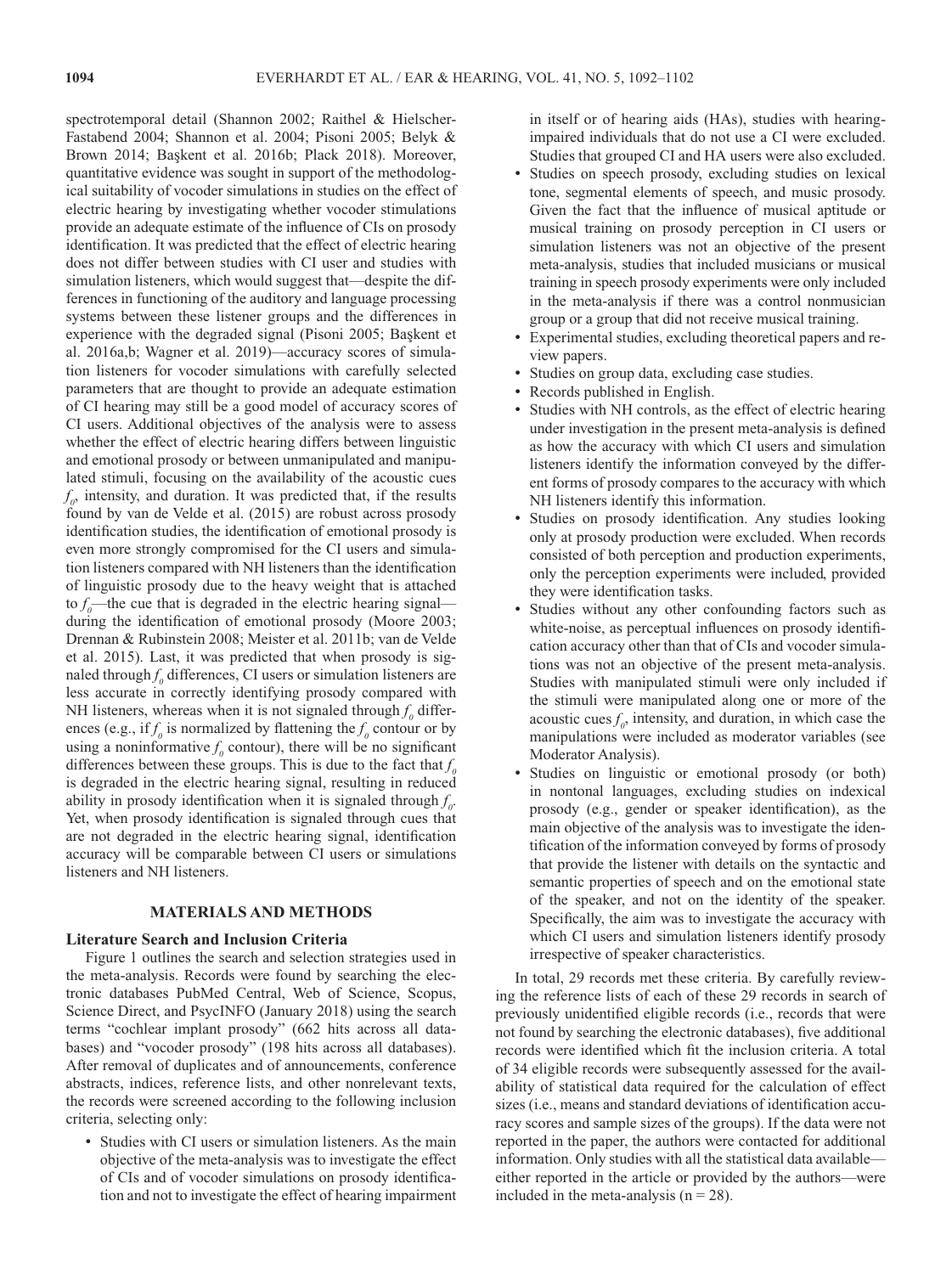



Fig. 1. Flowchart illustrating the search and selection strategies used to select the records to be included in the meta-analysis.

Many of the records selected for inclusion in the meta-analysis consisted of multiple studies, each containing its own condition or comparison. Breaking down each record into its relevant component studies—only including those components that met the inclusion criteria discussed above—resulted in a total of 64 studies available for analysis. These component studies all measured prosody perception by means of a single interval forced choice (1IFC) identification task with the number of alternative forced choices (AFCs) ranging from 2 to 6. Various measures of identification scores were used (e.g., percentage correct, proportion correct, *d*'). Stimuli consisted of single words, phrases, or complete sentences and covered a wide range of nontonal languages. In some studies, the stimuli were manipulated along one or more of the cues  $f_{\theta}$ , intensity, and duration. Details of the experimental design of all records and their relevant component studies can be found in Table, Supplemental Digital Content 1, [http://links.lww.com/EANDH/A631.](http://links.lww.com/EANDH/A631)

#### **Effect Size Calculations**

Means and standard deviations of the identification accuracy scores and sample sizes of the groups (i.e., CI users and/or simulation listeners and the NH listeners) were extracted (either from the paper or provided by the authors) for each relevant component study of the records outlined in Table, Supplemental Digital Content 1, [http://links.lww.com/EANDH/A631.](http://links.lww.com/EANDH/A631) Effect sizes were calculated as standardized mean differences in identification accuracy scores between groups using the *d* family; as Cohen's *d* gives a biased estimate of the effect size, especially for studies with small sample sizes, effect sizes were calculated as the unbiased corrected effect size Hedges' *g* (Borenstein et al. 2009; Cumming 2012; Lakens 2013). The unbiased correction Hedges' *g* was computed from Cohen's *d* using correction factor *J* and the variance of Hedges'  $g(V_g)$  was computed from the variance of Cohen's  $d(V_d)$  using the squared correction factor  $J(J^2)$ ; Borenstein et al. 2009).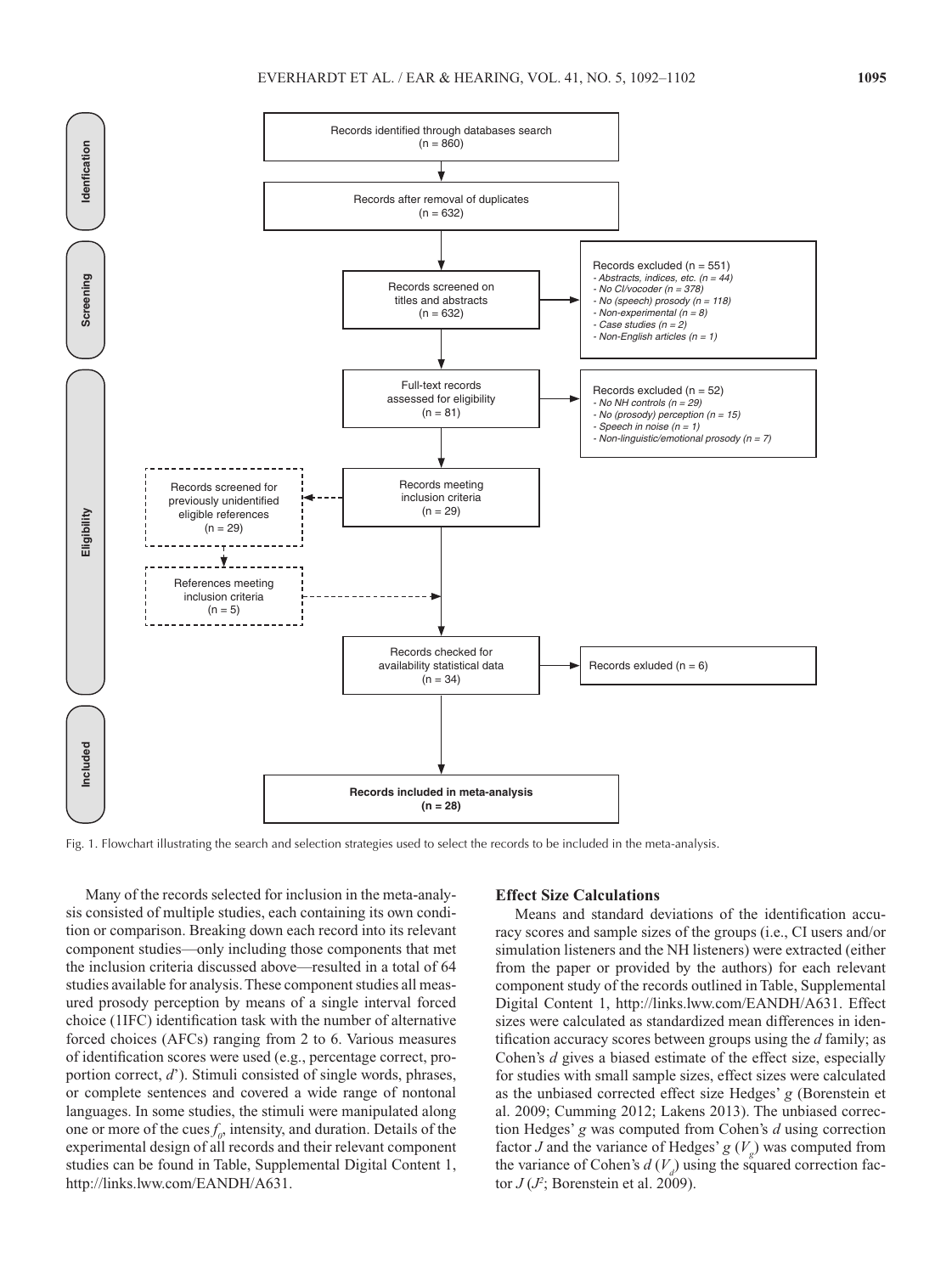Effect sizes for the between-subject design studies included in the present meta-analysis (i.e., studies comparing scores of CI users with those of NH listeners) were calculated as Hedges'  $g_s$  from Cohen's  $d_s$ , with the pooled standard deviation as the standardizer of Cohen's  $d_s$  (Borenstein et al. 2009; Lakens 2013). The degrees of freedom (*df*) of correction factor *J* for between-subject design studies was  $n_1 + n_2 - 2$ , where  $n_1$  and  $n_2$  represent the sample sizes of the two groups (Borenstein et al. 2009). Effect sizes for the within-subject design studies included in the meta-analysis (i.e., studies comparing scores of NH individuals listening to vocoded speech to scores of those same NH individuals listening to unprocessed speech) were calculated as Hedges'  $g_{av}$  from Cohen's  $d_{av}$ , with the average standard deviation of both measures as the standardizer of Cohen's  $d_{av}$  (Cumming 2012). This is the optimal effect size calculation for within-subject design data when the correlation (*r*) between the dependent measures is not available (Lakens 2013). The *df* of correction factor *J* for within-subject design studies was  $n-1$ , where *n* represents the number of pairs (Borenstein et al. 2009).

# **Statistical Analyses**

Traditional meta-analytic models assume that there is no dependency between effect sizes and that each study contributes only one effect size to the model (Borenstein et al. 2009; Konstantopoulos 2011; Cheung 2015). Such models can be considered as two-level models with two sources of variance: sampling variance of the observed effect sizes at level 1 and variance between studies at level 2 (Cheung 2014, 2015; Assink & Wibbelink 2016). It is, however, possible for a single study to contribute multiple correlated effect sizes to the model, such as in studies with multiple outcomes or multiple comparison groups (Borenstein et al. 2009; Konstantopoulos 2011; Cheung 2015). In this case, the dependency between the effect sizes can be dealt with by allowing for correlation between effect sizes within a single study (or specified cluster) through the addition of a third level to the meta-analytic model. Such a multilevel meta-analytic model with three sources of variance models sampling variance of the observed effect sizes at level 1, variance between effect sizes from the same study or cluster (i.e., within-study variance) at level 2, and variance between studies or clusters (i.e., between-study variance) at level 3 (Konstantopoulos 2011; Cheung 2014, 2015; Assink & Wibbelink 2016).

The present meta-analysis included effect sizes of 64 component studies extracted from 28 records; some records contributed only one effect size to the model whereas others contributed multiple effect sizes (see Table, Supplemental Digital Content 1, [http://links.lww.com/EANDH/A631\)](http://links.lww.com/EANDH/A631). For the records contributing multiple effect sizes to the model, the dependency between the effect sizes was either related to the overlap in participants (when the same participants performed different tasks; e.g., Kalathottukaren et al. 2015) or to the overlap in experimental design (when different participant groups performed the exact same task; e.g., Chatterjee et al. 2015). Furthermore, in some cases, there was dependency between effect sizes from different records, as multiple records from the same first author were included in the meta-analysis in which there was participant overlap. This was the case for the records by Meister et al. (2009, 2011b) and for the records by van Zyl and Hanekom (2013) and van Zyl (2014). Records with overlap in participants were pooled into a single cluster. The records by Fuller et al. (2014) and by Gilbers et al. (2015) were therefore also pooled into one cluster, given the large overlap in participants as reported by Gilbers et al. (2015). The records by Peng et al. (2008, 2012), however, were not pooled into one cluster, as there was no overlap in participants, nor in experimental design. This resulted in 28 records being pooled into 25 clusters. To account for the dependency between the effect sizes of studies from the same cluster, the effect sizes were subjected to a multilevel meta-analytic model with the within-study variance between effect sizes from the same cluster modeled at level 2 and the between-study variance between clusters modeled at level 3.

The multilevel random-effects (MLRE) model was modeled with restricted maximum-likelihood estimation using the *rma. mv* function of the *metaphor* package (version 2.1-0; Viechtbauer 2010b) in the R environment. The within-study variance and between-study variance were added as random effects to the model. The use of a random-effects approach is warranted because of the large variability in experimental design between the studies (Thompson & Higgins 2002; Field & Gillett 2010) and the assumption that the selected studies are a random sample of studies (Borenstein et al. 2009; Viechtbauer 2010a). The test statistics were based on the *t*-distribution (Knapp & Hartung 2003; Viechtbauer 2010a; Assink & Wibbelink 2016). The distribution of the variance over the three levels of the multilevel models was determined using the formulas of Cheung (2014) implemented into R syntax by Assink and Wibbelink (2016). The significance of the heterogeneity of within-study variance (at level 2) and between-study variance (at level 3) was determined by one-sided log-likelihood-ratio-tests, comparing the fit of the full three-level model with the fit of a reduced twolevel model excluding either the within-study variance or the between-study variance (Assink & Wibbelink 2016).

**Influential Outliers** • The effect sizes of the MLRE model were evaluated for potential influential cases and outliers, as they could affect the validity and robustness of the results (Viechtbauer & Cheung 2010). Influential cases were defined in terms of the diagonal elements of the hat matrix (i.e., hat values). Outliers were defined in terms of standardized residuals. Effect sizes were removed if they were identified as both an influential case and as an outlier (i.e., influential outliers). Influential outliers were identified if the hat values were greater than two times the average hat value and if the standardized residual values exceeded three standard deviations from the mean (Stevens 1984; Viechtbauer & Cheung 2010; Aguinis et al. 2013).

**Missing Data** • The validity of the results of a meta-analysis is highly dependent on the underlying data and is sensitive to missing data. Missing data can, for instance, be due to publication bias, which occurs when the publication of research depends on the statistical significance of the results of the study. That is, studies reporting statistically significant results are more likely to be published than studies reporting nonsignificant results. Missing data can also be due to other forms of bias that influence the search process, such as language bias, availability bias, duplication bias, or citation bias (Hopewell et al. 2005; Borenstein et al. 2009). Bias in meta-analyses is associated with funnel plot asymmetry (Egger et al. 1997). The possibility of missing data in the present meta-analysis due to any form of bias was evaluated with Egger's regression test, which measures funnel plot asymmetry (Egger et al. 1997; Sterne & Egger 2005). Egger's regression test was conducted by adding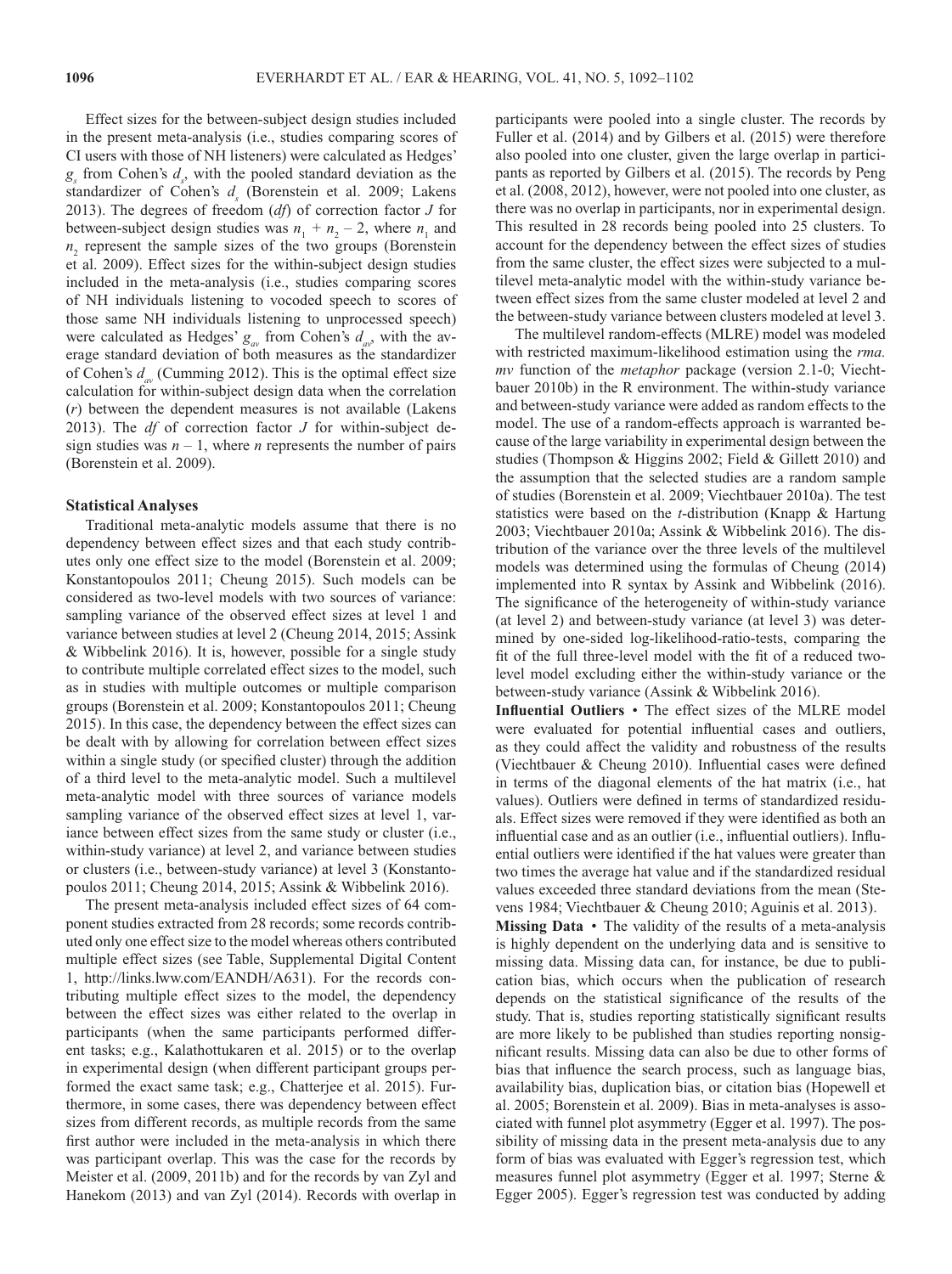the standard error (SE) of the effect sizes as a moderator to the MLRE model. A significant estimate of the intercept was considered evidence for funnel plot asymmetry, which would indicate that there was missing data in the meta-analysis and that the results of the MLRE model would be influenced by bias.

**Moderator Analysis** • The MLRE model was extended to a mixed-effects model to investigate whether predetermined variables can be identified as moderators of the effect size estimate. That is, in case of significant within-study variance and between-study variance, the variability in effect sizes cannot solely be attributed to sampling variance. A mixed-effects model can be used to determine whether the variance at the different levels of the MLRE model could be explained by any (or all) of the moderator variables (Assink & Wibbelink 2016). Furthermore, the mixed-effects model was also used to explore the additional objectives identified for the present meta-analysis (see Introduction), namely whether the effect of electric hearing differs between CI users and simulation listeners, between linguistic and emotional prosody, or between unmanipulated and manipulated stimuli, focusing on the availability of the acoustic cues  $f_{\rho}$ , intensity, and duration. The following factors were therefore included as moderator variables in the mixedeffects model: (a) group: CI users versus simulation listeners, (b) prosody: linguistic versus emotional, (c) stimuli: unmanipulated versus manipulated, (d)  $f<sub>o</sub>$ : unmanipulated versus normalized, (e) intensity: unmanipulated versus normalized, and (f) duration: unmanipulated versus normalized.

Note that age is often an inherent factor in CI research, as two main groups of CI users are children who are prelingually deafened and implanted at a young age and older individuals who are postlingually deafened and implanted at a relatively advanced age (Blamey et al. 2013; Tobey et al. 2013; Dunn et al. 2014). Implanted children will develop their auditory perceptual skills via the implant, which will be shaped by degraded sound input, as well as the neural plasticity period during childhood (Sharma et al. 2005). Often, under ideal conditions of no comorbidity and no other health-related complications, these children develop strong linguistic skills, yet, likely their perceptual skills differ from both NH children and postlingual CI adults. For older adults, speech perception may be affected by age-related perceptual and cognitive changes, yet, especially in vocoder studies, often there is a discrepancy in age ranges of participant groups, due to difficulties in recruiting normal-hearing older adults (Bhargava et al. 2016). In this meta-analysis of prosody identification studies, however, age was not included as a moderator variable, for several reasons. First, this was not the focus of the analysis. But also, second, in an earlier version of the mixed-effects model, when the factor age (categorized into children studies and adult studies) was included as a moderator variable, there was no significant influence on the effect size estimate and age as a factor was therefore excluded. Similarly, language was also not included as a moderator variable, as this was also not the focus of the analysis. Although the studies included in this meta-analysis cover a wide range of nontonal languages and the focus of the analysis was the identification of prosody in nontonal languages, the question of how this may differ between different nontonal languages was not an objective identified for the present meta-analysis. Moreover, in an earlier version of the mixed-effects model, when the factor language was included as a moderator variable, there was also no

significant influence on the effect size estimate and language as a factor was therefore also excluded.

The multilevel mixed-effects (MLME) model with the factors group, prosody, stimuli,  $f<sub>0</sub>$ , intensity, and duration as moderator variables was modeled with restricted maximum-likelihood estimation using the *rma.mv* function of the *metaphor* package (version 2.1-0; Viechtbauer 2010b) in the R environment. The intercept of the MLME model was set to reflect the effect size of studies in which CI users identify emotional prosody with unmanipulated stimuli. In addition, to determine the significance of the moderating effect of individual moderator variables, separate MLME models each including only one factor were modeled. The influence of moderator variables on the effect size estimate was determined with an omnibus test; the test yields a significant result if at least one regression coefficient deviates from zero. If the coefficient of a variable significantly deviates from zero, that variable has a significant moderating effect on the effect size estimate. The omnibus tests of the MLME models followed the *F*-distribution (Knapp & Hartung 2003; Viechtbauer 2010a; Assink & Wibbelink 2016). The distribution of the variance and the significance of the heterogeneity of withinstudy variance (at level 2) and between-study variance (at level 3) was determined in the same manner as for the MLRE model.

### **RESULTS**

Figure 2 illustrates the effect sizes of the influence of CIs and vocoder simulations on the identification of prosody (i.e., effect of electric hearing) for each component study. Negative effect sizes denote a negative effect of electric hearing on prosody identification, meaning that prosody identification with electric hearing is less accurate than prosody identification with normal acoustic hearing. Positive effect sizes denote that prosody identification is more accurate with electric hearing than with acoustic hearing. The MLRE model  $(k = 64)$  revealed a combined Hedges' *g* effect size estimate of  $-1.84$  [SE = 0.21, 95% CI  $(-2.25, -1.43)$ ], a large effect size which reached significance  $[t(63) = -8.95, p < 0.001]$ . This indicates that electric hearing had a negative effect on prosody identification and thus that CI users and simulation listeners identified linguistic and emotional prosody less accurately than NH listeners.

Assessment of the distribution of the total variance over the three levels of the MLRE model showed that 10.4% of the total variance can be attributed to the sampling variance at level 1, that 44.1% of the total variance can be attributed to differences in effect sizes from the same cluster (i.e., within-study variance) at level 2, and that 45.5% of the total variance can be attributed to differences between clusters (i.e., between-study variance) at level 3. The one-sided log-likelihood-ratio tests revealed significant variance at both level 2 ( $p < 0.001$ ) and level 3 ( $p < 0.001$ ), indicating that the variability in effect sizes cannot solely be attributed to sampling variance. The extension of the MLRE model to the MLME was therefore warranted; the MLME model can determine whether the within-study or betweenstudy variance can be explained by moderator variables.

Outlier and influential case analyses did not detect any influential outliers in the dataset. The analysis did identify two component studies (Chatterjee et al. 2015, study no. 2.2; Luo et al. 2007, study no. 10.1) as outliers (i.e., standardized residual values of  $-3.83$  and  $-3.38$ , respectively), yet neither of these outliers was identified as influential because the effect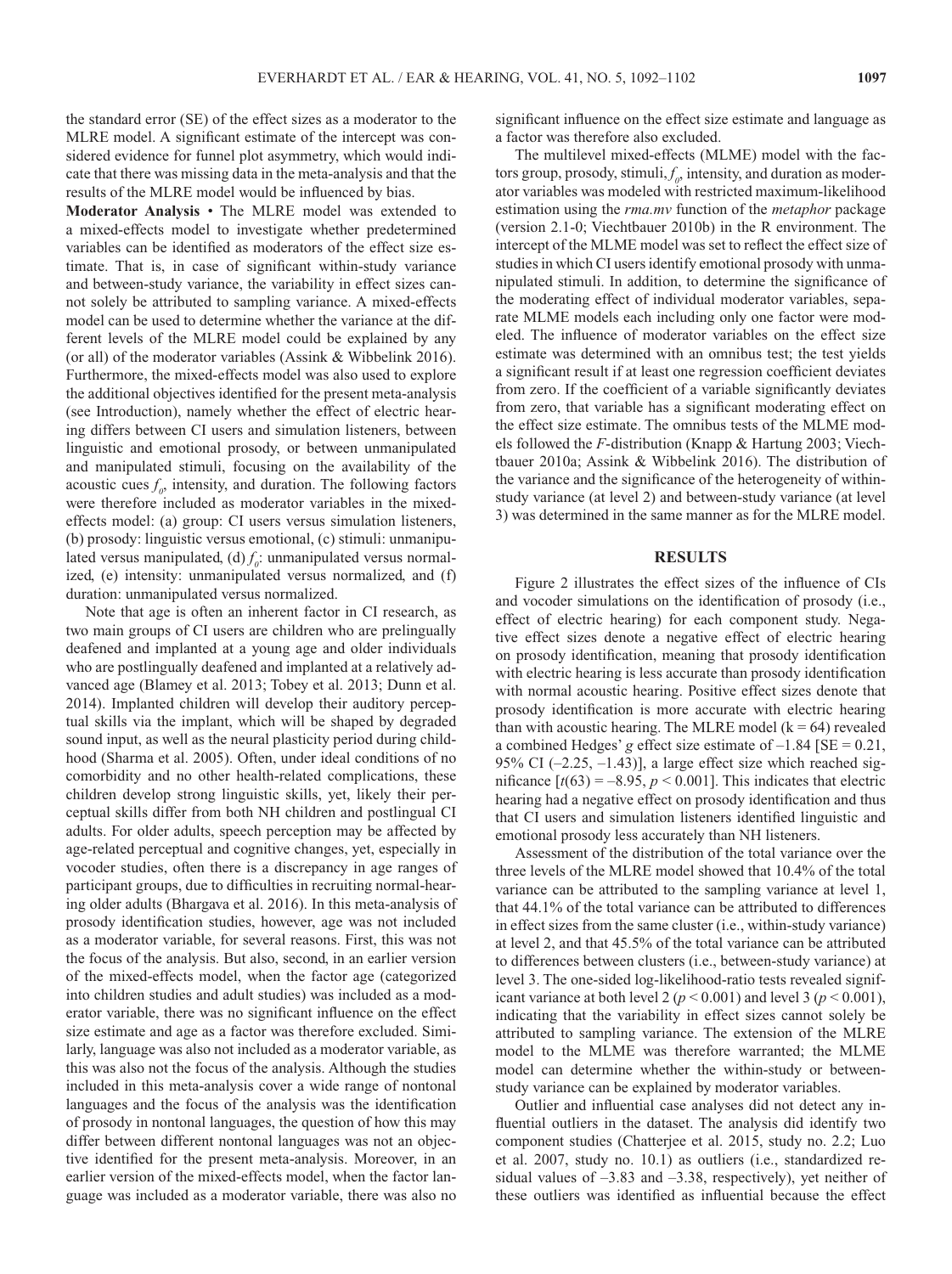

Fig. 2. Effect sizes and 95% CIs of studies included in the meta-analysis. Symbol size reflects sample size. Combined Hedges' *g* effect size estimates, 95% CI, SE, and test statistics of the MLRE models are shown for cochlear implant studies, for vocoder studies, and for all studies. CI indicates confidence interval; MLRE, multilevel random-effects; SE, standard errors.

size hat values of these studies did not exceed two times the average hat value (i.e., 0.57 and 0.89, respectively). The validity

and robustness of the results of the MLRE model were therefore not affected by influential outliers. The Egger's regression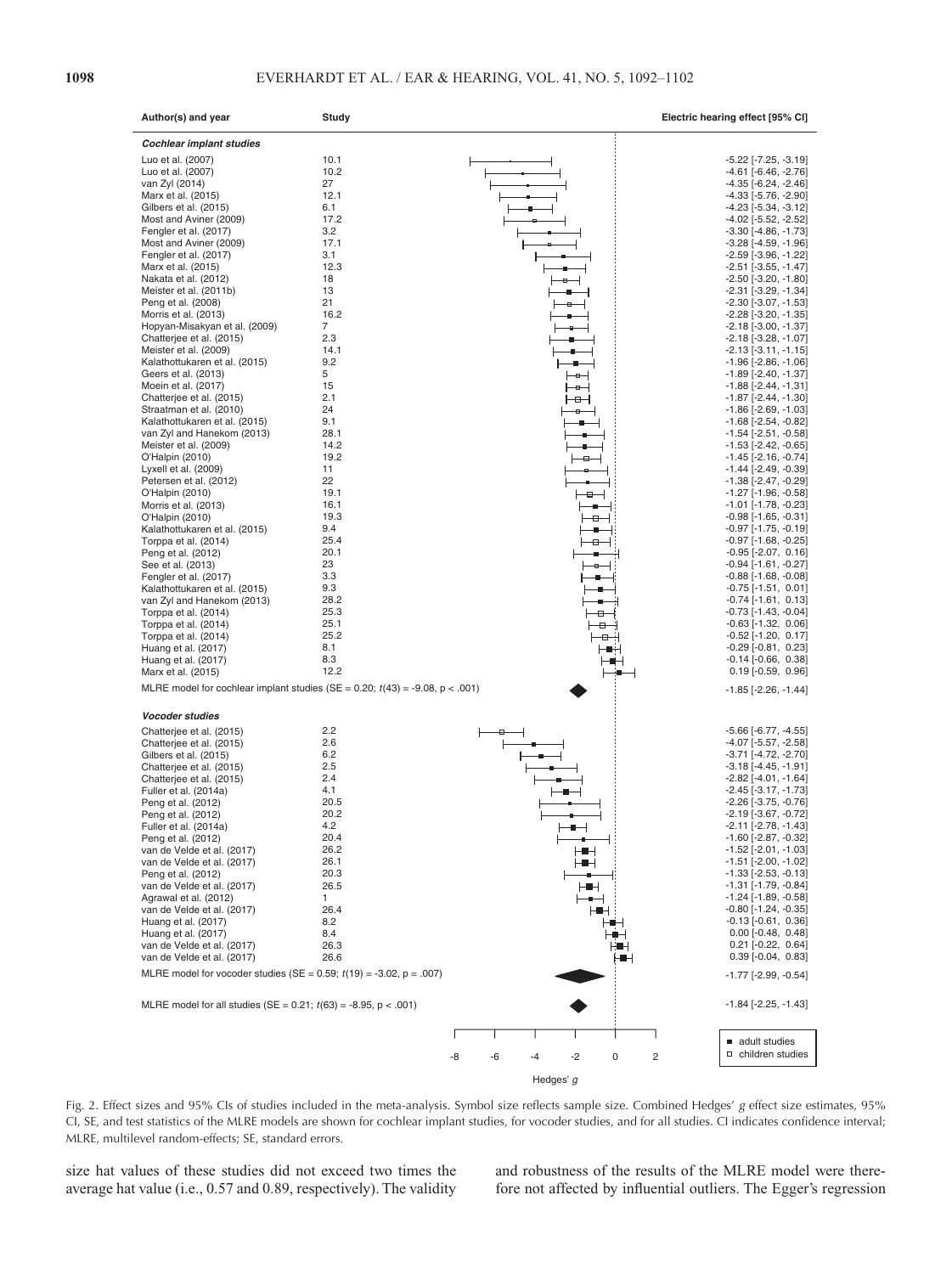findings of the MLRE model were influenced by bias.

### **Moderator Variables**

The omnibus test of the MLME model  $(k = 64)$  with the factors group, prosody, stimuli,  $f<sub>0</sub>$ , intensity, and duration as moderator variables revealed that the effect size estimate was moderated by at least one of the included variables  $[F(6, 57) =$ 5.05,  $p < 0.001$ ]. The intercept (i.e., set to reflect the effect size of studies in which CI users identify emotional prosody with unmanipulated stimuli) significantly deviated from zero [–2.33, SE = 0.27, 95% CI (–2.86, –1.80); *t*(57) = –8.77, *p* < 0.001]. The MLME model revealed two factors that significantly influenced this effect size estimate: studies with linguistic prosody decreased the magnitude of the effect size by  $0.76$  [SE =  $0.28$ , 95% CI (0.19, 1.32); *t*(57) = 2.68, *p* = 0.010] and studies in which  $f_0$  of the stimuli was normalized decreased the magnitude of the effect size by 1.79 [SE = 0.58, 95% CI (0.62, 2.96);  $t(57) = 3.07$ ,  $p = 0.003$ . Both linguistic prosody and normalized  $f_{\theta}$  thus had a robust and unique moderating effect on the effect of electric hearing. The other factors (i.e., group, stimuli, intensity, and duration) had no significant influence on the effect size estimate, as none of the regression coefficients of these factors significantly deviated from zero. This finding was corroborated by the omnibus tests of the separate MLME models for these factors, as none of these yielded a significant result.

Important to note is that the test for residual heterogeneity of the MLME model also reached significance  $[Q<sub>F</sub>(57) = 287.20$ ,  $p < 0.001$ ], indicating that there is significant unexplained variance left. Of the total variance of the MLME model, 14.2% can be attributed to sampling variance, 33% to within-study variance, and 52.9% to between-study variance. The one-sided loglikelihood-ratio tests revealed significant within-study variance  $(p < 0.001)$  and significant between-study variance  $(p = 0.001)$ . The moderator variables included in this MLME model thus did not account for all the variance between effect sizes, suggesting that there are additional moderator variables not accounted for in this MLME model that are likely to be important. This is, however, beyond the scope of this study.

**Effect of Prosody** • The omnibus test of the MLME model (k  $= 64$ ) with only the factor prosody confirmed that the effect size estimate was moderated by the type of prosody listeners had to identify  $[F(1, 62) = 10.99, p = 0.002]$ . The MLME model revealed that the (negative) combined Hedges' *g* effect size estimates significantly deviated from zero in both studies in which listeners had to identify linguistic prosody  $[-1.38, SE = 0.21,$ 95% CI (-1.81, -0.96);  $t(62) = -6.47$ ,  $p < 0.001$ ] and studies in which listeners had to identify emotional prosody [–2.39, SE = 0.25, 95% CI (–2.88, –1.90); *t*(62) = –9.77, *p* < 0.001]. Furthermore, the combined Hedges' *g* effect size was significantly smaller for studies where listeners had to identify linguistic prosody than for studies where listeners had to identify emotional prosody [1.01, SE = 0.30, 95% CI (0.40, 1.61); *t*(62) = –3.32,  $p = 0.002$ . This indicates that CI users and simulation listeners identify both linguistic and emotional prosody less accurately than NH listeners and that electric hearing has an even bigger negative effect on the identification of emotional prosody than on the identification of linguistic prosody.

**Effect of**  $f_0$  • The omnibus test of the MLME model ( $k = 64$ ) with only the factor  $f_{\theta}$  confirmed that the effect size estimate was moderated by  $f_0$  of the stimuli the listeners had to identify  $[F(1, 62) = 20.50, p < 0.001]$ . The MLME revealed that the combined Hedges' *g* effect size estimates significantly deviated from zero in studies where  $f_0$  of the stimuli listeners had to identify was unmanipulated [–1.89, SE = 0.19, 95% CI (–2.27, –1.50);  $t(62) = -9.79, p < 0.001$  but not for studies where  $f<sub>0</sub>$  of the stimuli listeners had to identify was normalized  $[0.13, SE = 0.47,$ 95% CI (–0.81, 1.07); *t*(62) = 0.28, *p* = 0.779], where normalization was either done by flattening the  $f_0$  contour (Marx et al. 2015, study no. 12.2) or by using a noninformative  $f_0$  contour (van de Velde et al. 2017, study no. 26.3 and study no. 26.6). Furthermore, the effect size was significantly smaller for studies where  $f_0$  of the stimuli listeners had to identify was normalized than for the studies where  $f_{\theta}$  of the stimuli listeners had to identify was unmanipulated [2.02, SE = 0.45, 95% CI (1.13, 2.91);  $t(62) = 4.53$ ,  $p < 0.001$ ]. This indicates that CI users and simulation listeners identify linguistic and emotional prosody less accurately than NH listeners when  $f_0$  of the stimuli is unmanipulated, but that when  $f_0$  of the stimuli is normalized, the accuracy of identification does not significantly differ between electric and acoustic hearing.

#### **DISCUSSION**

The meta-analysis reported in this article quantitatively demonstrates that CIs and vocoder simulations have a large and significant negative effect on the identification of prosody, where CI users and simulation listeners are less accurate in correctly identifying linguistic and emotional prosody in nontonal languages than NH listeners. This negative effect of electric hearing is consistent with previous research that has shown that, compared with NH listeners, CI users and simulation listeners are less accurate in correctly identifying various elements of speech, such as segmental elements of speech, speech in noise, speaker gender, lexical tone, as well as prosody (e.g., Shannon 2002; Shannon et al. 2004; Green et al. 2005; Pisoni 2005; Meister et al. 2011a,b; Fuller et al. 2014b; Başkent et al. 2016b; Plack 2018). Moreover, the analysis revealed that the effect size estimate was not moderated by group and thus that the effect of electric hearing did not significantly differ between CI users and simulation listeners. That is, the effect size estimate for studies comparing prosody identification accuracy of CI users with NH listeners did not significantly differ from the effect size estimate for studies comparing the accuracy of simulation listeners with NH listeners. This suggests that (averaging over vocoder parameters and CI settings) the vocoder simulations of the vocoder studies influenced prosody identification similarly to how the CIs of the CI studies influenced prosody identification. Moreover, given the comparable effect of electric hearing between CI-user studies and simulation-listener studies, the prosody identification deficiency can mainly be attributed to the electric hearing signal of CIs and CI simulations; any differences that can be identified between these listener groups did not significantly influence the effect of electric hearing. On the one hand, it could be argued that CI users may have a disadvantage with speech identification as they are affected by physiological changes resulting from hearing loss, leading to differences in the functioning of the auditory and language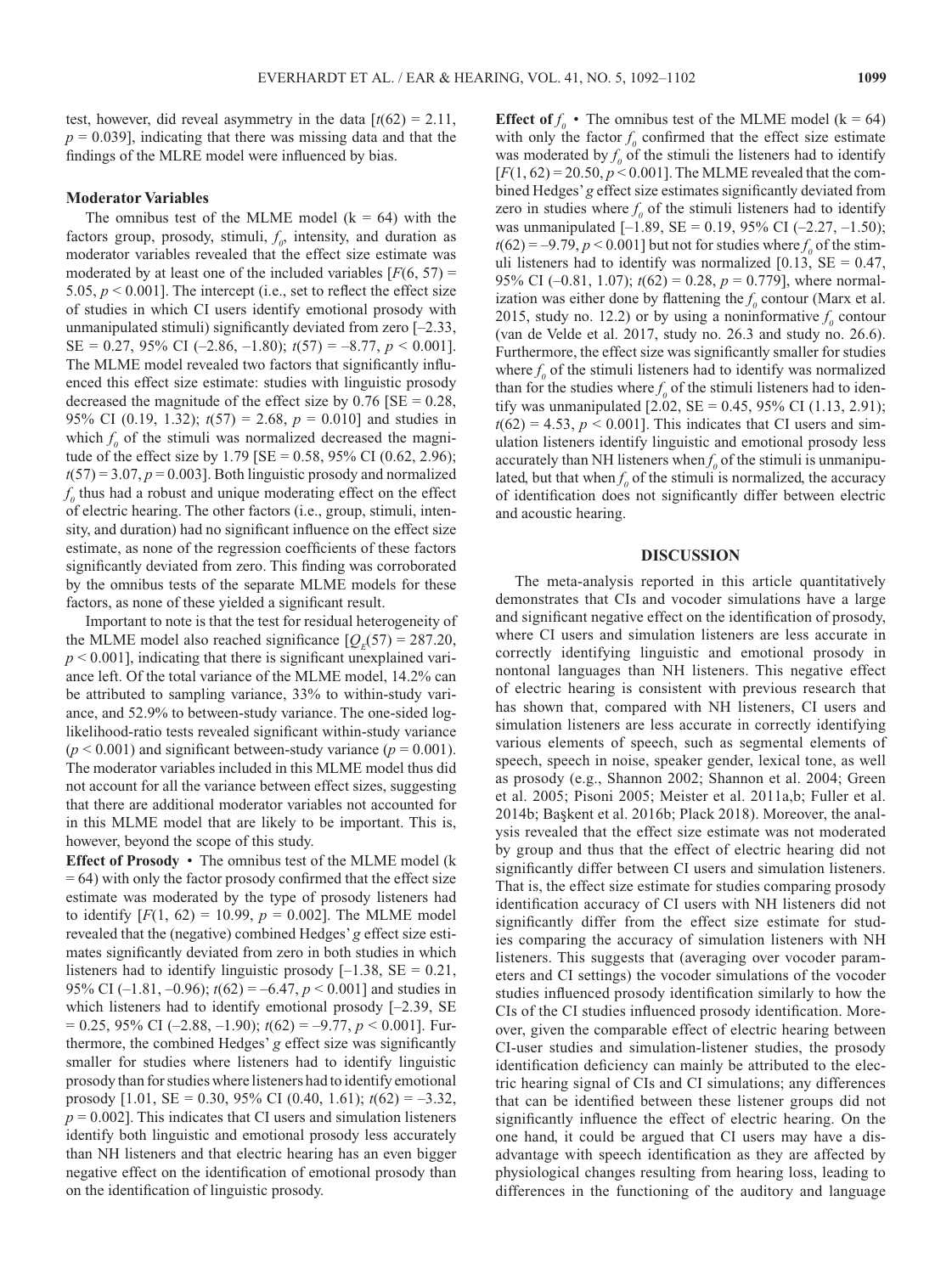processing systems between CI users and simulation listeners. On the other hand, it could be argued that CI users may have an advantage over simulation listeners as they may be more accustomed to accommodating the low quality of transmission of the acoustic cues (Pisoni 2005; Başkent et al. 2016a,b; Wagner et al. 2019). Yet, despite all these differences between the listener groups, the end-result of the specific effect of electric hearing studied here (i.e., prosody identification, not taking nonauditory factors into account) was comparable. This finding provides quantitative evidence in support of the methodological suitability of vocoder simulations in these studies investigating the effect of electric hearing. Vocoder simulations with carefully selected parameters thus could provide an adequate estimate of the effect of CIs on prosody identification and may therefore be regarded as an appropriate methodological tool for the investigation of the influence of CIs on prosody identification in the absence of CI users.

Furthermore, results revealed that the effect of electric hearing may be modulated by prosody type. Namely, there was a significant difference in the effect of electric hearing depending on whether the CI users or simulation listeners were identifying linguistic prosody or emotional prosody; the identification of emotional prosody was more strongly compromised by CIs and vocoder simulations than linguistic prosody. One possible explanation for this effect is the difference in cue-weighting strategies between these two prosody types. A recent study has shown that both the NH and simulation listeners of that study attached the heaviest weight to the cue  $f_0$  when identifying emotional prosody, but that they attached an equal amount of weight to the cues  $f_0$  and duration for the identification of linguistic prosody (van de Velde et al. 2015). It is therefore unsurprising that the identification of emotional prosody has a bigger negative effect of electric hearing than the identification of linguistic prosody, because  $f_0$  is degraded in the electric hearing signal of CIs and vocoder simulations, whereas the cue duration is not degraded (Moore 2003; Drennan & Rubinstein 2008; Meister et al. 2011). It should be noted that, despite the significantly larger negative effect of electric hearing on the identification of emotional prosody compared with linguistic prosody, the results of this meta-analysis showed that CIs and vocoder simulations have a large and significant negative effect on both the identification of linguistic prosody and on the identification of emotional prosody. The identification of prosody, for both prosody types, is thus strongly compromised by electric hearing via CIs and vocoder simulations.

For a number of studies included in the meta-analysis  $(k =$ 13) the stimuli were manipulated, whereas in the other studies  $(k = 51)$  the stimuli were unmanipulated. This distinction in itself did not lead to a significant difference in effect sizes. However, as it differed between studies which cue (i.e.,  $f<sub>0</sub>$ , intensity, or duration) was manipulated and whether the manipulations were applied to only one or to multiple cues, the influence of stimuli manipulations on prosody identification for each acoustic cue individually was also analyzed. This analysis revealed that the manipulation distinction (i.e., unmanipulated vs. normalized) does lead to significant differences in effect sizes for  $f_0$ , but not for intensity or duration. Focusing on  $f_0$ , a large and significant negative effect of electric hearing on the identification of prosody was found when  $f_0$  of the stimuli was unmanipulated. Yet, when  $f_0$  was normalized (i.e., by flattening

the  $f_0$  contour or by using a noninformative  $f_0$  contour), electric hearing via CIs and vocoder simulations had a nonsignificant, small positive effect on the identification of prosody. As it happens, the three studies in which  $f_0$  of the stimuli was normalized were the only studies included in our meta-analysis that yielded a positive effect of electric hearing (Marx et al. 2015, study no. 12.2, which used flattened  $f_0$  contours; van de Velde et al. 2017, study no. 26.3 and study no. 26.6, which used noninformative  $f_0$  contours). Yet, it should be noted that this effect did not reach significance. As such, it can be inferred from these results that CI users and simulation listeners are approximately equally accurate in correctly identifying linguistic and emotional prosody as NH listeners when the cue  $f_{\theta}$  is normalized. A finding that can be explained by the fact that the degradation in fine spectrotemporal detail of speech transmitted by CIs and vocoder simulations result in a low quality of transmission of  $f_0$  and  $f_0$  is thus degraded in the electric hearing signal (Moore 2003; Drennan & Rubinstein 2008; Meister et al. 2011b). When  $f_0$  is normalized, the cue is also unavailable to NH listeners, thus providing them with the same acoustic information as CI users and simulation listeners, resulting in comparable identification accuracy scores.

# **CONCLUSION**

This meta-analysis revealed a robust negative effect of electric hearing for the identification of linguistic and emotional prosody. This effect did not differ between CI studies and vocoder studies, providing quantitative evidence for the methodological suitability of vocoder simulations in studies on the effect of electric hearing. The analysis identified  $f_0$  as the cue with the biggest influence on the effect of electric hearing. It can be concluded from this analysis that prosody identification is strongly compromised by electric hearing and that this is mainly due to the degradation of  $f_{\theta}$  in the electric hearing signal. Improvement of prosody identification for this target group can possibly be achieved by enhancing the quality of transmission of  $f_0$  cues in CIs, for example, by improving device or electrode design that can overcome limitations of auditory nerve stimulation, or by training CI users and simulation listeners to adjust their cue-weighting strategies to more effectively perceive degraded  $f_0$  cues and/or to make better use of other and more reliable cues.

# **ACKNOWLEDGMENTS**

The authors thank Monita Chatterjee, Andrew Faulkner, Christina Fuller, Steven Gilbers, Johan Hanekom, Yi Ting Huang, Xin Luo, Hartmut Meister, Lucas Mens, Narges Moein, David Morris, Takayuki Nakata, Rosemary O'Halpin, and Louise Straatman for providing access to the statistical data of their studies to facilitate their inclusion in the meta-analysis.

This research was supported by the Center for Language and Cognition Groningen and by a VICI Grant (No. 918-17-603) from the Netherlands Organization for Scientific Research (NWO) and the Netherlands Organization for Health Research and Development (ZonMw).

All authors of the present paper contributed to this work. M.K.E. designed and performed the meta-analysis and wrote the paper. All authors discussed the results and implications, commented on the manuscript at all stages, and approved the final version.

The authors have no conflicts of interest to disclose.

Received June 7, 2019; accepted January 20, 2020.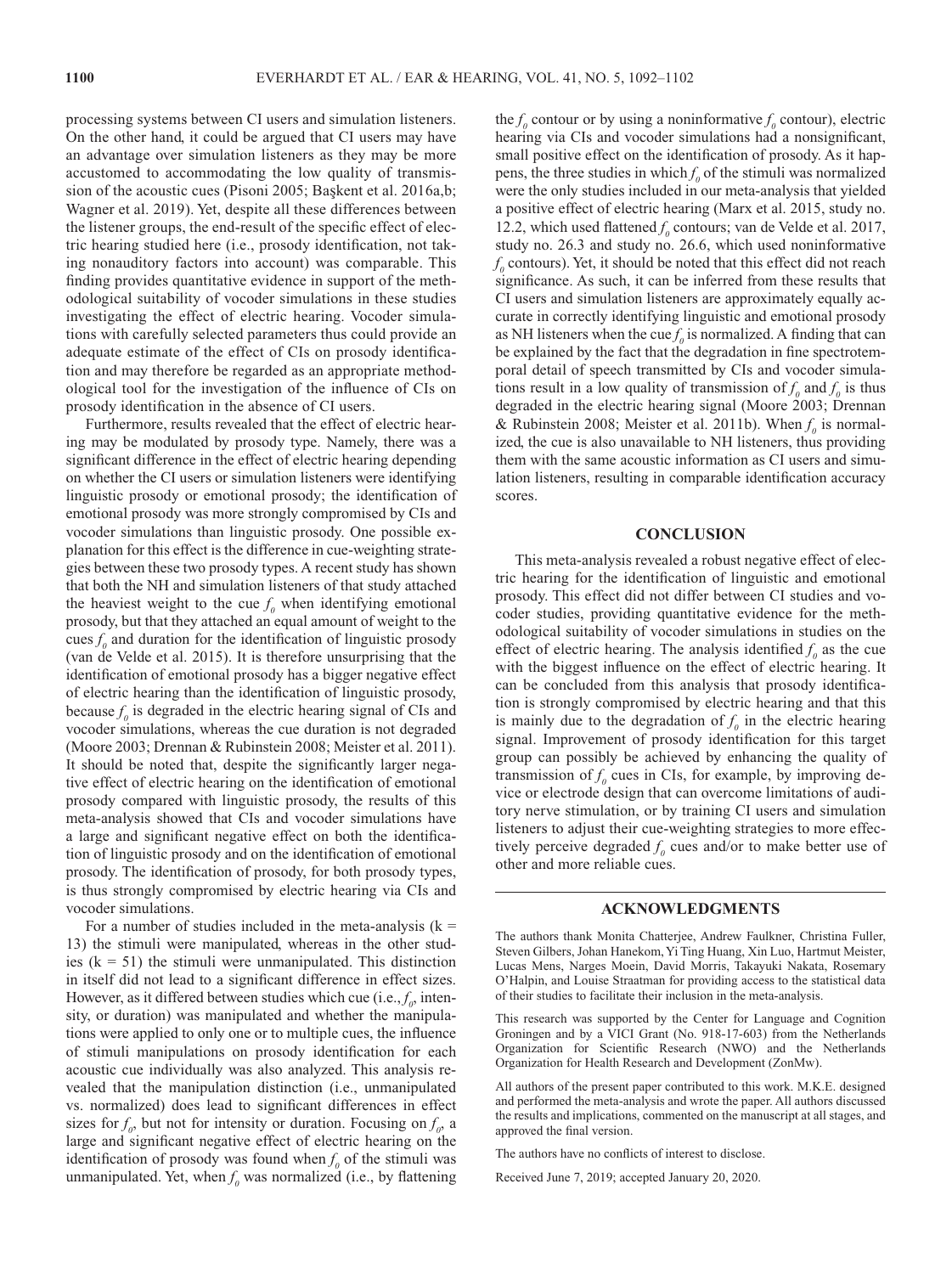- References marked with an asterisk indicate studies included in the meta-analysis.
- \*Agrawal, D., Timm, L., Viola, F. C., et al. (2012). ERP evidence for the recognition of emotional prosody through simulated cochlear implant strategies. *BMC Neurosci, 13*, 113.
- Aguinis, H., Gottfredson, R. K., Joo, H. (2013). Best-practice recommendations for defining, identifying, and handling outliers. *Org Res Methods*, *16*, 270–301.
- Assink, M., & Wibbelink, C. J. M. (2016). Fitting three-level meta-analytic models in R: A step-by-step tutorial. *Quant Methods Psychol*, *12*, 154–174.
- Başkent, D., Clarke, J., Pals, C., et al. (2016a). Cognitive compensation of speech perception with hearing impairment, cochlear implants, and aging: How and to what degree can it be achieved? *Trends Hear*, *20*, 1–16.
- Başkent, D., Gaudrain, E., Tamati, T. N., et al. (2016b). Perception and psychoacoustics of speech in cochlear implant users. In A. T. Cacace, E. de Kleine, A. G. Holt, P. van Dijk (Eds.), *Scientific Foundations of Audiology: Perspectives from Physics, Biology, Modeling, and Medicine* (pp. 285–319). Plural Publishing Inc.
- Belyk, M., & Brown, S. (2014). Perception of affective and linguistic prosody: An ALE meta-analysis of neuroimaging studies. *Soc Cogn Affect Neurosci, 9*, 1395–1403.
- Bhargava, P., Gaudrain, E., Başkent, D. (2016). The intelligibility of interrupted speech: Cochlear implant users and normal hearing listeners. *J Assoc Res Otolaryngol, 17*, 475–491.
- Blamey, P., Artieres, F., Başkent, D., et al. (2013). Factors affecting auditory performance of postlinguistically deaf adults using cochlear implants: An update with 2251 patients. *Audiol Neurootol, 18*, 36–47.
- Borenstein, M., Hedges, L. V., Higgins, J. P. T., et al. (2009). *Introduction to Meta-Analysis*. Hoboken: Wiley.
- \*Chatterjee, M., Zion, D. J., Deroche, M. L., et al. (2015). Voice emotion recognition by cochlear-implanted children and their normally-hearing peers. *Hear Res, 322*, 151–162.
- Cheung, M. W. -L. (2014). Modeling dependent effect sizes with three-level meta-analyses: A structural equation modeling approach. *Psychol Methods*, *19*, 211–229.
- Cheung, M. W. -L. (2015). *Meta-Analysis: A Structural Equation Modeling Approach*. Chichester: John Wiley & Sons, Inc.
- Cumming, G. (2012). *Understanding the New Statistics: Effect Sizes, Confidence Intervals, and Meta-Analysis*. New York: Routledge.
- Drennan, W. R., & Rubinstein, J. T. (2008). Music perception in cochlear implant users and its relationship with psychophysical capabilities. *J Rehabil Res Dev, 45*, 779–789.
- Dunn, C. C., Walker, E. A., Oleson, J., et al. (2014). Longitudinal speech perception and language performance in pediatric cochlear implant users: The effect of age at implantation. *Ear Hear, 35*, 148–160.
- Egger, M., Davey Smith, G., Schneider, M., et al. (1997). Bias in metaanalysis detected by a simple, graphical test. *BMJ, 315*, 629–634.
- \*Fengler, I., Nava, E., Villwock, A. K., et al. (2017). Multisensory emotion perception in congenitally, early, and late deaf CI users. *PLoS One, 12*, e0185821.
- Field, A. P., & Gillett, R. (2010). How to do a meta-analysis. *Br J Math Stat Psychol, 63*(Pt 3), 665–694.
- Fu, Q. J., Chinchilla, S., Galvin, J. J. (2004). The role of spectral and temporal cues in voice gender discrimination by normal-hearing listeners and cochlear implant users. *J Assoc Res Otolaryngol, 5*, 253–260.
- Fu, Q. J., Chinchilla, S., Nogaki, G., et al. (2005). Voice gender identification by cochlear implant users: The role of spectral and temporal resolution. *J Acoust Soc Am, 118*(3 Pt 1), 1711–1718.
- \*Fuller, C. D., Galvin, J. J. III, Maat, B., et al. (2014a). The musician effect: Does it persist under degraded pitch conditions of cochlear implant simulations? *Front Neurosci, 8*, 179.
- Fuller, C. D., Gaudrain, E., Clarke, J. N., et al. (2014b). Gender categorization is abnormal in cochlear implant users. *J Assoc Res Otolaryngol, 15*, 1037–1048.
- \*Geers, A. E., Davidson, L. S., Uchanski, R. M., et al. (2013). Interdependence of linguistic and indexical speech perception skills in school-age children with early cochlear implantation. *Ear Hear, 34*, 562–574.
- \*Gilbers, S., Fuller, C., Gilbers, D., et al. (2015). Normal-hearing listeners' and cochlear implant users' perception of pitch cues in emotional speech. *Iperception, 6*, 0301006615599139.
- Goedemans, R. W. N., Heinz, J., van der Hulst, H. (Eds.). (2018). *The Study of Word Stress and Accent: Theories, Methods, and Data*. Cambridge University Press.
- Green, T., Faulkner, A., Rosen, S., et al. (2005). Enhancement of temporal periodicity cues in cochlear implants: Effects on prosodic perception and vowel identification. *J Acoust Soc Am, 118*, 375–385.
- Gussenhoven, C. (2004). *The Phonology of Tone and Intonation*. Cambridge: Cambridge University Press.
- Hopewell, S., Clarke, M., Mallett, S. (2005). Grey literature and systematic reviews. In H. R. Rothstein, A. J. Sutton, M. Borenstein (Eds.), *Publication Bias in Meta-Analysis: Prevention, Assessment and Adjustment* (pp. 49–72). John Wiley & Sons Ltd.
- \*Hopyan-Misakyan, T. M., Gordon, K. A., Dennis, M., et al. (2009). Recognition of affective speech prosody and facial affect in deaf children with unilateral right cochlear implants. *Child Neuropsychol, 15*, 136–146.
- \*Huang, Y. T., Newman, R. S., Catalano, A., et al. (2017). Using prosody to infer discourse prominence in cochlear-implant users and normal-hearing listeners. *Cognition, 166*, 184–200.
- \*Kalathottukaren, R. T., Purdy, S. C., Ballard, E. (2015). Prosody perception and musical pitch discrimination in adults using cochlear implants. *Int J Audiol, 54*, 444–452.
- Knapp, G., & Hartung, J. (2003). Improved tests for a random effects metaregression with a single covariate. *Stat Med, 22*, 2693–2710.
- Konstantopoulos, S. (2011). Fixed effects and variance components estimation in three-level meta-analysis. *Res Synth Methods, 2*, 61–76.
- Ladd, D. R. (2008). *Intonational Phonology* (2nd ed.). Cambridge: Cambridge University Press.
- Ladefoged, P., & Johnson, K. (2010). *A Course in Phonetics* (6th ed.). Boston: Cencage Learning.
- Lakens, D. (2013). Calculating and reporting effect sizes to facilitate cumulative science: A practical primer for t-tests and ANOVAs. *Front Psychol, 4*, 863.
- Lee, K. Y., van Hasselt, C. A., Chiu, S. N., et al. (2002). Cantonese tone perception ability of cochlear implant children in comparison with normalhearing children. *Int J Pediatr Otorhinolaryngol, 63*, 137–147.
- Luo, X., & Fu, Q. J. (2009). Concurrent-vowel and tone recognitions in acoustic and simulated electric hearing. *J Acoust Soc Am, 125*, 3223–3233.
- \*Luo, X., Fu, Q. J., Galvin, J. J. III. (2007). Vocal emotion recognition by normal-hearing listeners and cochlear implant users. *Trends Amplif, 11*, 301–315.
- Luo, X., Fu, Q. J., Wu, H. P., et al. (2009). Concurrent-vowel and tone recognition by Mandarin-speaking cochlear implant users. *Hear Res, 256*, 75–84.
- \*Lyxell, B., Wass, M., Sahlén, B., et al. (2009). Cognitive development, reading and prosodic skills in children with cochlear implants. *Scand J Psychol, 50*, 463–474.
- \*Marx, M., James, C., Foxton, J., et al. (2015). Speech prosody perception in cochlear implant users with and without residual hearing. *Ear Hear, 36*, 239–248.
- \*Meister, H., Landwehr, M., Pyschny, V., et al. (2009). The perception of prosody and speaker gender in normal-hearing listeners and cochlear implant recipients. *Int J Audiol, 48*, 38–48.
- Meister, H., Landwehr, M., Pyschny, V., et al. (2011a). Use of intonation contours for speech recognition in noise by cochlear implant recipients. *J Acoust Soc Am, 129*, EL204–EL209.
- \*Meister, H., Landwehr, M., Pyschny, V., et al. (2011b). The perception of sentence stress in cochlear implant recipients. *Ear Hear, 32*, 459–467.
- \*Moein, N., Khoddami, S. M., Shahbodaghi, M. R. (2017). A comparison of speech intonation production and perception abilities of Farsi speaking cochlear implanted and normal hearing children. *Int J Pediatr Otorhinolaryngol, 101*, 1–6.
- Moore, B. C. (2003). Coding of sounds in the auditory system and its relevance to signal processing and coding in cochlear implants. *Otol Neurotol, 24*, 243–254.
- \*Morris, D., Magnusson, L., Faulkner, A., et al. (2013). Identification of vowel length, word stress, and compound words and phrases by postlingually deafened cochlear implant listeners. *J Am Acad Audiol, 24*, 879–890.
- \*Most, T., & Aviner, C. (2009). Auditory, visual, and auditory-visual perception of emotions by individuals with cochlear implants, hearing AIDS, and normal hearing. *J Deaf Stud Deaf Educ, 14*, 449–464.
- \*Nakata, T., Trehub, S. E., Kanda, Y. (2012). Effect of cochlear implants on children's perception and production of speech prosody. *J Acoust Soc Am, 131*, 1307–1314.